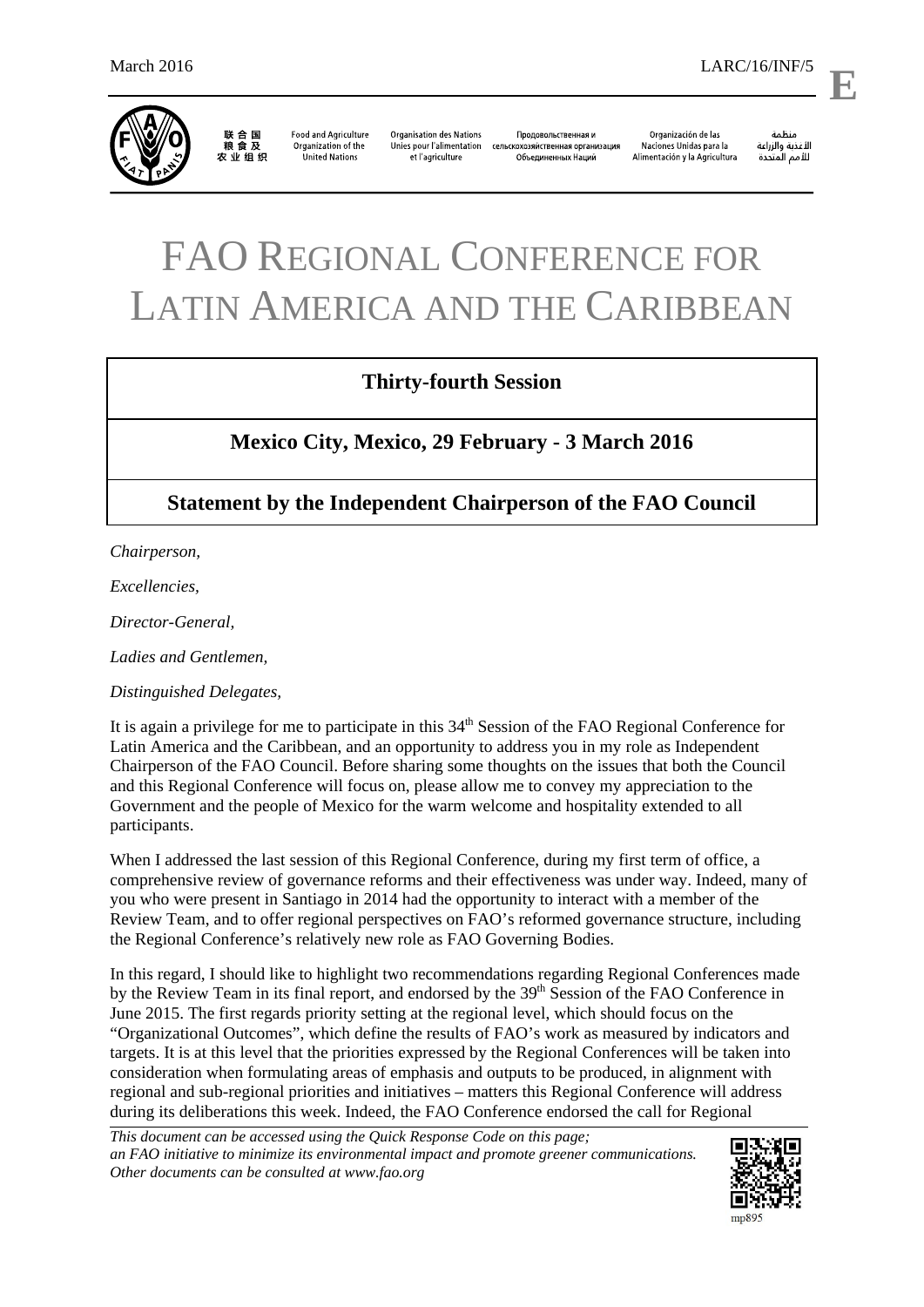Conferences to move away from general discussions on FAO's work in the region in favour of using the Reviewed Strategic Framework to highlight specific FAO activities that Members perceive as particularly relevant to the region. The second recommendation regarded the need for Members to have better access to results-based information to be able to gauge progress made in approved regional programmes.

Chairperson, in keeping with these recommendations, you will have the opportunity to consider the results of FAO's work in the region under item 11. Your discussions will be informed by the results of FAO's work described in the background documentation. I trust Members will take into account the guidance given by the FAO Conference, and offer clear advice to the FAO Conference and Council in the final report of this session as regards the regional priorities that you wish to see reflected in the forthcoming Programme of Work and Budget. I am sure that in doing so, Members will also take into account the Sustainable Development Goals approved by the United Nations in September last year.

FAO, with its skills and knowledge, is undoubtedly well positioned to support countries in this region to achieve the Sustainable Development Goals. Indeed, 14 of the 17 SDGs are related to FAO's work, and close alignment between the SDGs and the FAO Strategic Objectives confirm the considerable potential for FAO to contribute substantially to the implementation of the new global development framework. It is clear, however, that without greater progress in reducing and eliminating hunger and malnutrition by 2030, the full range of SDGs will not be achieved. I should also like to add that it is encouraging to see that the decentralized offices will play a key role in supporting countries in the implementation of the SDGs.

Chairperson, this leads me to draw your attention to recent discussions on how to bring the coverage of FAO's decentralized offices to synchronize with new global needs and challenges. The last session of Council in December 2015 examined an *Independent Review of the FAO Decentralized Offices Network,* in keeping with a FAO Conference request to review the types and coverage of representation in countries, and the location of Regional and Subregional Offices. While appreciating the need for change, and acknowledging the comprehensive technical analysis of decentralized offices submitted, the Council was also very aware of the need to take a region-specific approach to any adjustments to the network, with the involvement of concerned regional actors.

Hence, the *Independent Review* will be discussed by the 2016 round of Regional Conferences, and the regional perspectives expressed at each Regional Conference will be taken into consideration at the next session of Council in May-June this year. All of the options regarding coverage set out in the *Independent Review* relate to improving the capacity of FAO to deliver its Programme of Work, and to achieve the results called for in the Strategic Framework as effectively as possible. The regional perspective will add value to the discussion to take place at the Council, as regards programme and budgetary matters, and to the Conference in 2017 as regards any references to global governance and policy issues, or international frameworks arising from your deliberations at this session.

Chairperson, hence, once again, I call upon this Regional Conference to offer clear advice on how to improve the quality and effectiveness of FAO's decentralized offices in the report of this session. In simple terms, the clearer the advice you give in the report of this session, the more likely your advice is to be considered and acted upon by the other FAO Governing Bodies.

Ladies and gentlemen, shortly after the last round of Regional Conferences FAO hosted the *Second International Conference on Nutrition* (ICN2), a key global event on nutrition, jointly organized by FAO and WHO. You will recall that, at its last session, this Regional Conference had before it a document on the preparations for, and the expected outcomes of, ICN2. Subsequently, the two outcome documents, that is the *Rome Declaration on Nutrition* and the *Framework for Action*, were adopted in November 2014 by high-level participants at ICN2, who pledged their country's commitment to eradicating hunger and malnutrition and transforming food systems to achieve better nutrition. The *Rome Declaration on Nutrition* and the *Framework for Action* were later endorsed in